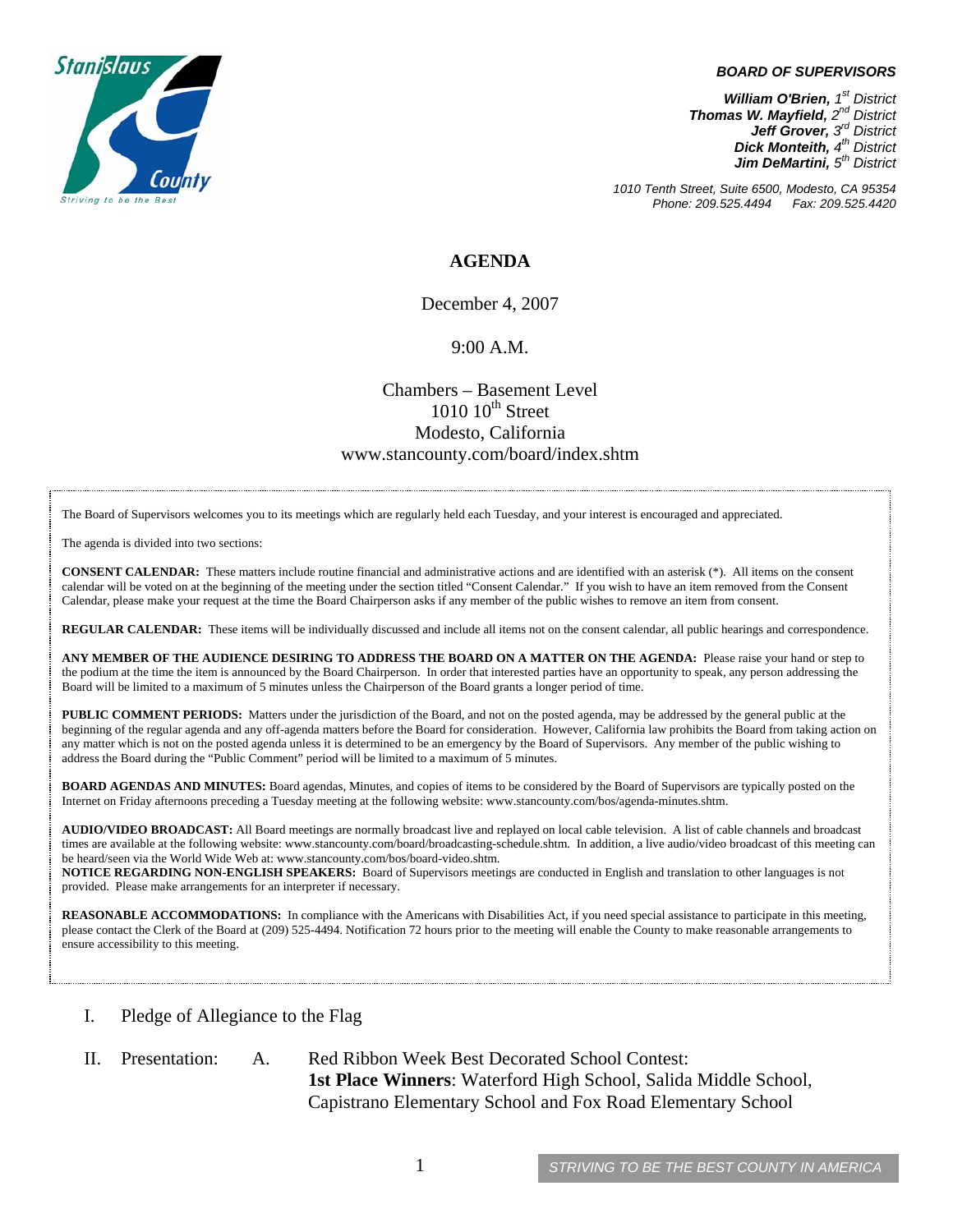**2nd Place Winners**: Oakdale High School, Waterford Middle School and University Charter School  **3rd Place Winners**: Thomas Downey High School, Teel Middle School and Walter Brown Elementary School

- B. "State of Our Schools" from the Stanislaus County Superintendent of Schools Tom Changnon
- III. Public Comment Period
- IV. Consent Calendar
- V. Agenda Items
	- A. Miscellaneous
	- \* 1. Approval of the Minutes for November 20, 2007 ([View Item\)](http://www.stancounty.com/bos/minutes/2007/min11-20-07.pdf)
	- \* 2. Approval to Adopt and Waive the Second Reading of Ordinance C.S. 1018 to Amend Section 11.04.050 of the Stanislaus County Code by Adding a 40 Miles-Per-Hour Speed Zone on Blossom Road in the Waterford Area ([View Item\)](http://www.stancounty.com/bos/agenda/2007/20071204/A02.pdf)
	- \* 3. Acceptance of the Resignations of:
		- a. Dwight Bateman from the Stanislaus County Children's Council ([View Item\)](http://www.stancounty.com/bos/agenda/2007/20071204/A03a.pdf)
		- b. Robert Hardie from the Stanislaus County Planning Commission ([View Item\)](http://www.stancounty.com/bos/agenda/2007/20071204/A03b.pdf)
	- \* 4. Approval of Appointments of:
		- a. Jeremy Page to the Knights Ferry Municipal Advisory Council ([View Item\)](http://www.stancounty.com/bos/agenda/2007/20071204/A04a.pdf)
		- b. Harinder Grewal to the Keyes Municipal Advisory Council ([View Item\)](http://www.stancounty.com/bos/agenda/2007/20071204/A04b.pdf)
		- c. Kenny Buehner to the Patterson Cemetery District Board of Directors ([View Item\)](http://www.stancounty.com/bos/agenda/2007/20071204/A04c.pdf)
	- \* 5. Approval of Reappointment of Mervyn Crow, Clyde Peters and Earl Perez to the Orestimba Creek Flood Control District Board of Directors ([View Item\)](http://www.stancounty.com/bos/agenda/2007/20071204/A05.pdf)
	- B. Chief Executive Office
	- \* 1. Approval of the Allocation of Funds Received from the Department of Transportation to Various Agencies as Prescribed by the Streets and Highway Code Provisions - Auditor-Controller ([View Item\)](http://www.stancounty.com/bos/agenda/2007/20071204/B01.pdf)
	- \* 2. Approval to Accept the Stanislaus County Treasury Pool's October 2007 Monthly Investment Report - Treasurer-Tax Collector ([View Item\)](http://www.stancounty.com/bos/agenda/2007/20071204/B02.pdf)
	- \* 3. Approval of Contracts and/or Agreements for Various Services with Cumulative Totals over \$100,000 - Chief Executive Office ([View Item\)](http://www.stancounty.com/bos/agenda/2007/20071204/B03.pdf)
	- \* 4. Approval to Receive Additional Funds from the California Integrated Waste Management Board for the 13th Cycle Used Oil Block Grant - Environmental Resources ([View Item\)](http://www.stancounty.com/bos/agenda/2007/20071204/B04.pdf)
	- \* 5. Approval to Award Bid to Vericor LLC and Authorize Issuance of a Purchase Order for Alternate Care Site Trailers and Equipment - Office of Emergency Services ([View Item\)](http://www.stancounty.com/bos/agenda/2007/20071204/B05.pdf)
	- \* 6. Approval to Use Public Facility Fees to Purchase Project Management Software to Support the Office of Emergency Services and Fire Warden's Office ([View Item\)](http://www.stancounty.com/bos/agenda/2007/20071204/B06.pdf)
	- \* 7. Approval for the Sheriff and Chief Probation Officer to Establish Involuntary Home Detention Programs for Misdemeanor Offenders Serving a Sentence in a County Jail or Other Correctional Facility - Sheriff and Probation ([View Item\)](http://www.stancounty.com/bos/agenda/2007/20071204/B07.pdf)
	- \* 8. Approval for the Sheriff to Finalize the Agreement for Court Security Services with the Superior Court and to Adjust the Budget and Amend the Salary and Position Allocation Resolution - Sheriff ([View Item\)](http://www.stancounty.com/bos/agenda/2007/20071204/B08.pdf)
	- \* 9. Approval of Revisions to the Stanislaus County Employees' Retirement Association's (StanCERA) Bylaws ([View Item\)](http://www.stancounty.com/bos/agenda/2007/20071204/B09.pdf)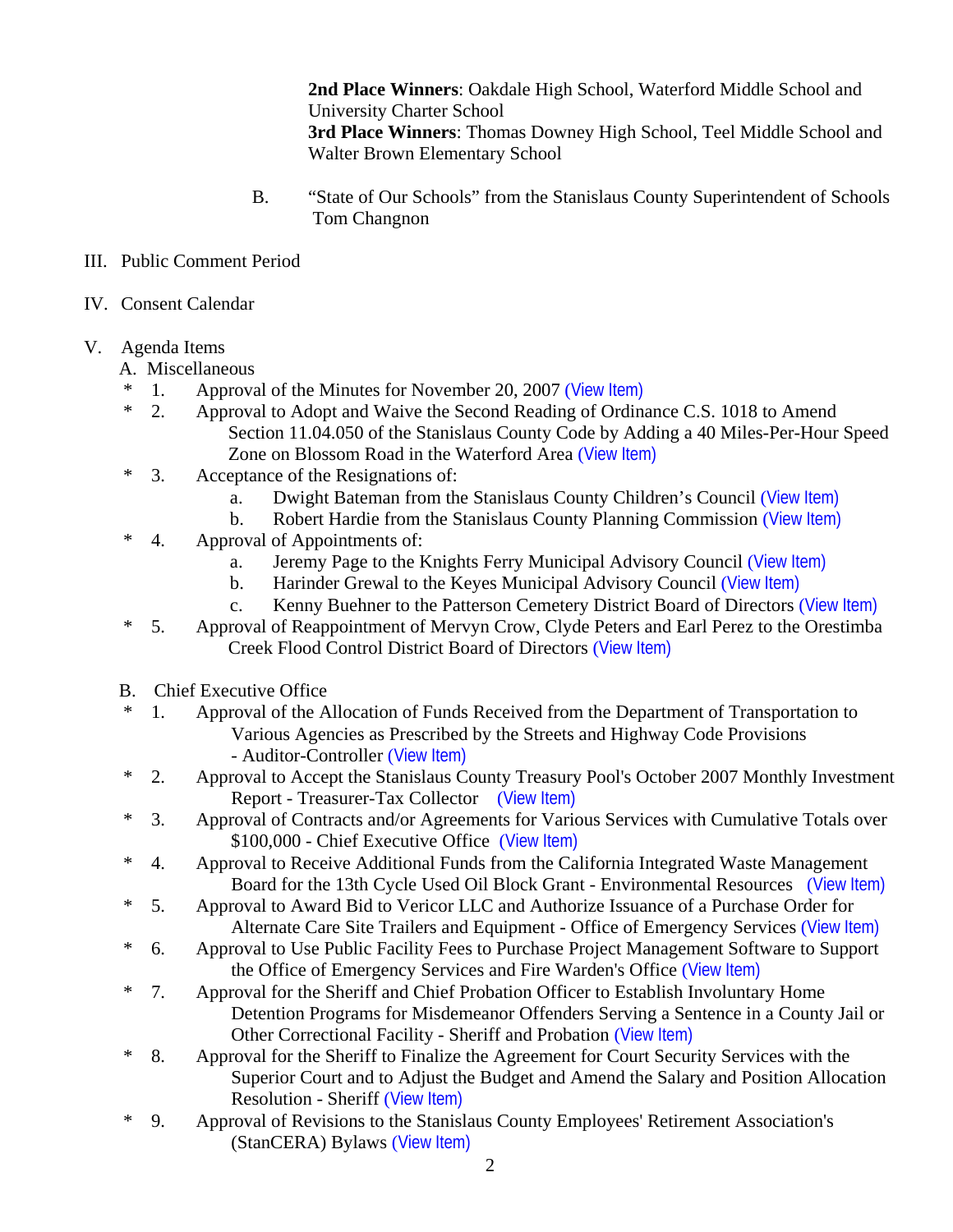- \* 10. Approval to Accept the Annual Reports for the County of Stanislaus Tobacco Endowment Funds - Series 2002 and Series 2006 for Fiscal Year Ending June 30, 2007 - Treasurer-Tax Collector ([View Item\)](http://www.stancounty.com/bos/agenda/2007/20071204/B10.pdf)
- \* 11. Approval to Accept the Fiscal Year 2007-2008 Grant from the Department of Insurance for the District Attorney's Office Automobile Insurance Fraud Program ([View Item\)](http://www.stancounty.com/bos/agenda/2007/20071204/B11.pdf)
- \* 12. Approval of Letters of Support for the Dos Rios Ranch Land Protection and Habitat Restoration Project at the Confluence of the Lower Tuolumne River Parkway and the San Joaquin River and to Support the Expansion of the San Joaquin River National Wildlife Refuge to Include the Dos Rios Ranch - Chief Executive Office ([View Item\)](http://www.stancounty.com/bos/agenda/2007/20071204/B12.pdf)
- \* 13. Approval for the Closure of County Offices for the Full Day on December 24, 2007, and Approval to Provide Employees, not otherwise Required to Work, the Option of Working in their Assigned Duties, or Using Vacation or Compensatory Time Off for the Half-day Period- Chief Executive Office ([View Item\)](http://www.stancounty.com/bos/agenda/2007/20071204/B13.pdf)
- \* 14. Approval to Issue a Request for Qualifications and Proposals for Code Review Services and Estimating Services for Capital Projects - Chief Executive Office ([View Item\)](http://www.stancounty.com/bos/agenda/2007/20071204/B14.pdf)
	- 15. Consideration of the County's Preliminary Capital Improvement Plan for Fiscal Year 2007 2008 – Chief Executive Office ([View Item\)](http://www.stancounty.com/bos/agenda/2007/20071204/B15.pdf)
- C. Department of Public Works
- 1. Approval of Purchase Agreement to Acquire Road Right-of-Way for the Geer Road at Whitmore Avenue Intersection Project, Parcel Owners Roxie & Gwyneth R. Bavaro, APN: 018-055-002 ([View Item\)](http://www.stancounty.com/bos/agenda/2007/20071204/C01.pdf)
- \* 2. Approval of Purchase Agreement to Acquire Road Right-of-Way for the Geer Road at Whitmore Avenue Intersection Improvement Project, Parcel Owner Turlock Irrigation District, APN: 018-010-024 ([View Item\)](http://www.stancounty.com/bos/agenda/2007/20071204/C02.pdf)
- \* 3. Approval to Award Contract to George Reed, Inc., of Modesto, California, for the Pirrone Road Improvement Project ([View Item\)](http://www.stancounty.com/bos/agenda/2007/20071204/C03.pdf)
- D. Department of Planning and Community Development
- \* 1. Approval to Set a Public Hearing on December 18, 2007, at 6:45 p.m., to Consider General Plan Amendment No. 2007-01 and the Introduction, Waiving of the Reading and Adoption of Ordinance Amendment Application No. 2007-02 - Agricultural Element Update of the Stanislaus County General Plan; and, Stanislaus County Williamson Act Uniform Rules Update ([View Item\)](http://www.stancounty.com/bos/agenda/2007/20071204/D01.pdf)
- \* 2. Approval to Set a Public Hearing on December 18, 2007, at 6:40 p.m., to Consider General Plan Amendment No. 2006-07 and Rezone Application No. 2006-11, Belaski Repair Shop ([View Item\)](http://www.stancounty.com/bos/agenda/2007/20071204/D02.pdf)
- \* 3. Approval of the 2008 Williamson Act Contracts ([View Item\)](http://www.stancounty.com/bos/agenda/2007/20071204/D03.pdf)
- E. County Counsel
- VI. Scheduled Matters